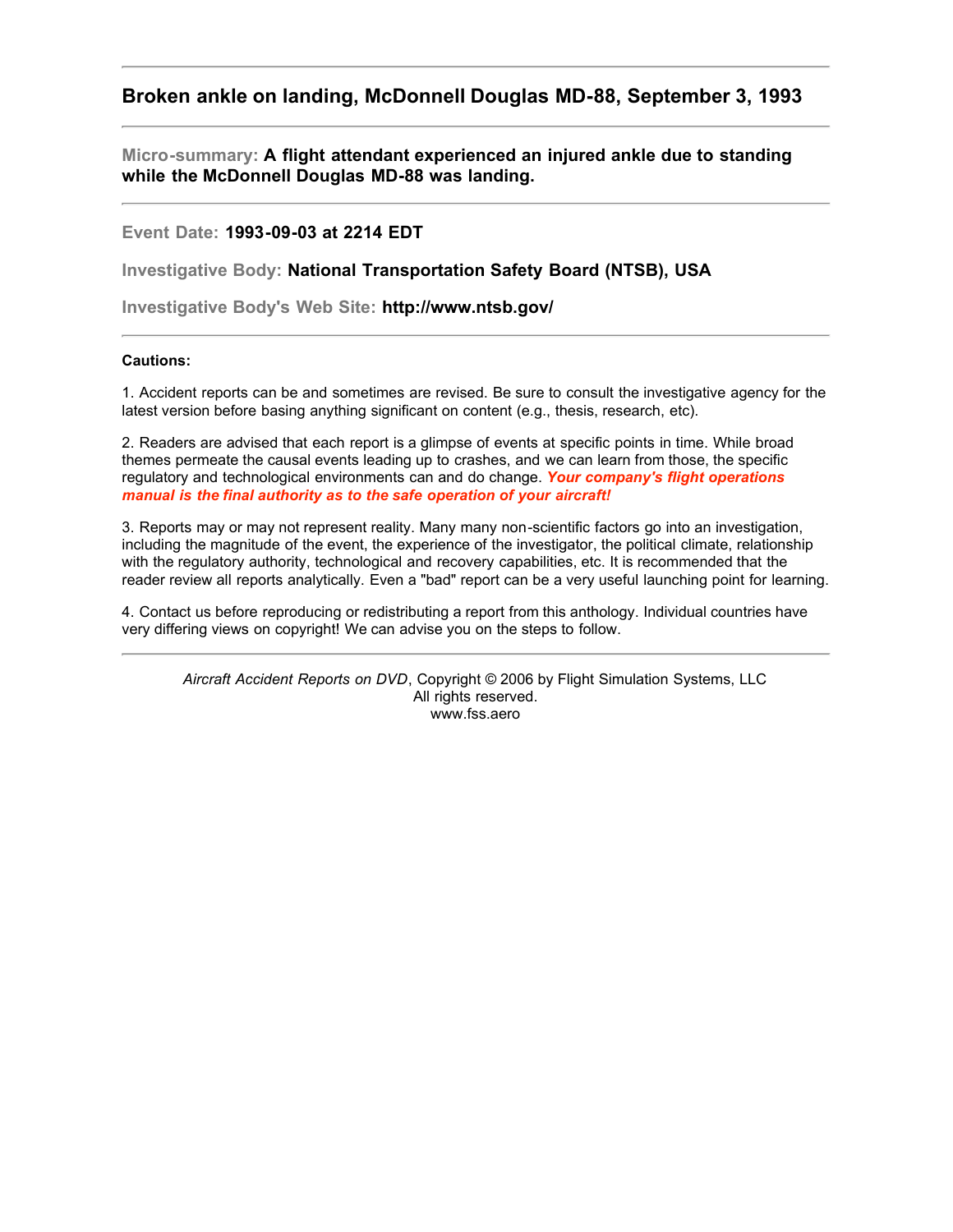| <b>National Transportation Safety Board</b>                                                                                                                                                                                                                                                                                                                                                                                                                                                                                                                                                                                                                                                                                                                                                                                                                                                                                                                                                                                                                                                                                                                                                                                                                                                                                                                               |                                                                                                                                                                                                                                        |  | NTSB ID: BFO93LA155             |                                  |                         | Aircraft Registration Number: N913DL |                  |  |  |  |
|---------------------------------------------------------------------------------------------------------------------------------------------------------------------------------------------------------------------------------------------------------------------------------------------------------------------------------------------------------------------------------------------------------------------------------------------------------------------------------------------------------------------------------------------------------------------------------------------------------------------------------------------------------------------------------------------------------------------------------------------------------------------------------------------------------------------------------------------------------------------------------------------------------------------------------------------------------------------------------------------------------------------------------------------------------------------------------------------------------------------------------------------------------------------------------------------------------------------------------------------------------------------------------------------------------------------------------------------------------------------------|----------------------------------------------------------------------------------------------------------------------------------------------------------------------------------------------------------------------------------------|--|---------------------------------|----------------------------------|-------------------------|--------------------------------------|------------------|--|--|--|
| <b>FACTUAL REPORT</b>                                                                                                                                                                                                                                                                                                                                                                                                                                                                                                                                                                                                                                                                                                                                                                                                                                                                                                                                                                                                                                                                                                                                                                                                                                                                                                                                                     |                                                                                                                                                                                                                                        |  | Occurrence Date: 09/03/1993     |                                  |                         | Most Critical Injury: Serious        |                  |  |  |  |
| AVIATION                                                                                                                                                                                                                                                                                                                                                                                                                                                                                                                                                                                                                                                                                                                                                                                                                                                                                                                                                                                                                                                                                                                                                                                                                                                                                                                                                                  |                                                                                                                                                                                                                                        |  | Occurrence Type: Accident       |                                  |                         | Investigated By: NTSB                |                  |  |  |  |
| Location/Time                                                                                                                                                                                                                                                                                                                                                                                                                                                                                                                                                                                                                                                                                                                                                                                                                                                                                                                                                                                                                                                                                                                                                                                                                                                                                                                                                             |                                                                                                                                                                                                                                        |  |                                 |                                  |                         |                                      |                  |  |  |  |
| Nearest City/Place                                                                                                                                                                                                                                                                                                                                                                                                                                                                                                                                                                                                                                                                                                                                                                                                                                                                                                                                                                                                                                                                                                                                                                                                                                                                                                                                                        | State                                                                                                                                                                                                                                  |  | Zip Code                        | Local Time                       | Time Zone               |                                      |                  |  |  |  |
| <b>LEXINGTON</b>                                                                                                                                                                                                                                                                                                                                                                                                                                                                                                                                                                                                                                                                                                                                                                                                                                                                                                                                                                                                                                                                                                                                                                                                                                                                                                                                                          | KY                                                                                                                                                                                                                                     |  | 40522                           | 2214                             | <b>EDT</b>              |                                      |                  |  |  |  |
| Airport Proximity: On Airport                                                                                                                                                                                                                                                                                                                                                                                                                                                                                                                                                                                                                                                                                                                                                                                                                                                                                                                                                                                                                                                                                                                                                                                                                                                                                                                                             |                                                                                                                                                                                                                                        |  | Distance From Landing Facility: |                                  | Direction From Airport: |                                      |                  |  |  |  |
| <b>Aircraft Information Summary</b>                                                                                                                                                                                                                                                                                                                                                                                                                                                                                                                                                                                                                                                                                                                                                                                                                                                                                                                                                                                                                                                                                                                                                                                                                                                                                                                                       |                                                                                                                                                                                                                                        |  |                                 |                                  |                         |                                      |                  |  |  |  |
| Aircraft Manufacturer                                                                                                                                                                                                                                                                                                                                                                                                                                                                                                                                                                                                                                                                                                                                                                                                                                                                                                                                                                                                                                                                                                                                                                                                                                                                                                                                                     |                                                                                                                                                                                                                                        |  | Model/Series                    |                                  |                         |                                      | Type of Aircraft |  |  |  |
| <b>DOUGLAS</b>                                                                                                                                                                                                                                                                                                                                                                                                                                                                                                                                                                                                                                                                                                                                                                                                                                                                                                                                                                                                                                                                                                                                                                                                                                                                                                                                                            |                                                                                                                                                                                                                                        |  | <b>MD-88</b>                    |                                  |                         |                                      | Airplane         |  |  |  |
| Sightseeing Flight: No                                                                                                                                                                                                                                                                                                                                                                                                                                                                                                                                                                                                                                                                                                                                                                                                                                                                                                                                                                                                                                                                                                                                                                                                                                                                                                                                                    |                                                                                                                                                                                                                                        |  |                                 | Air Medical Transport Flight: No |                         |                                      |                  |  |  |  |
| Narrative                                                                                                                                                                                                                                                                                                                                                                                                                                                                                                                                                                                                                                                                                                                                                                                                                                                                                                                                                                                                                                                                                                                                                                                                                                                                                                                                                                 |                                                                                                                                                                                                                                        |  |                                 |                                  |                         |                                      |                  |  |  |  |
| Delta Air Lines of Atlanta, Georgia, as flight 978, and piloted by Carroll Kennedy of Roanoke,<br>Texas, made a hard landing on runway 22 at the Blue Grass Airport, Lexington, Kentucky.<br>The<br>flightcrew was not injured.<br>One of the four cabin crewmembers received a serious injury while<br>standing in the aisle during the landing.<br>The one hundred passengers were not injured.<br>The<br>airplane was not damaged. Visual meteorological conditions prevailed at the time of the accident.<br>A company instrument flight rules flight plan had been filed for the regularly scheduled passenger<br>flight which originated from Atlanta, Georgia. The flight was operating under Federal Aviation<br>Requlations Part 121.<br>The airplane's Flight Data Recorder (FDR) and Cockpit Voice Recorder (CVR) were removed from the<br>airplane and their contents were copied onto separate HF60 Sony cassettes. The cassettes were sent<br>to the Safety Board and reviewed. The CVR revealed that after landing and while taxiing to the<br>gate, a flight attendant reported to the Captain that another flight attendant was injured and that<br>there was a paramedic (passenger) tending to the injured flight attendant. The flight attendant<br>stated, " [a flight attendant]in the back he was running back here when we were landing and right |                                                                                                                                                                                                                                        |  |                                 |                                  |                         |                                      |                  |  |  |  |
| The passengers and crew exited the airplane via a jetway and the injured flight attendant was taken<br>to Saint Joseph's Hospital Emergency Care Unit in Lexington, Kentucky, for treatment. A nurse at<br>the hospital stated that the flight attendant had a "fractured fibula."                                                                                                                                                                                                                                                                                                                                                                                                                                                                                                                                                                                                                                                                                                                                                                                                                                                                                                                                                                                                                                                                                        |                                                                                                                                                                                                                                        |  |                                 |                                  |                         |                                      |                  |  |  |  |
| The injured flight attendant stated, "We were finishing up our service when the seatbelt sign came<br>on again, indicating we were preparing for landing. We had interrupted the service during the<br>flight due to turbulence. We began preparing the galley and picking up the cabin. I noticed out<br>of 1R porthole we were getting really close to the ground. I told [a flight attendant] to sit down<br>and I headed back to the single aft jumpseat. I was moving quickly and thinking I had time to get<br>there when I heard a loud popping noise and was knocked to the ground right by my jumpseat"                                                                                                                                                                                                                                                                                                                                                                                                                                                                                                                                                                                                                                                                                                                                                          |                                                                                                                                                                                                                                        |  |                                 |                                  |                         |                                      |                  |  |  |  |
| The FDR revealed that the airplane touched down at 124 knots indicated airspeed and the vertical<br>velocity was about 10.7 feet per second. The maximum vertical acceleration recorded at touch down<br>was $2.5$ G's.<br>(For further airplane and pilot performance evaluation, see attached Specialist's<br>Report of Investigation).                                                                                                                                                                                                                                                                                                                                                                                                                                                                                                                                                                                                                                                                                                                                                                                                                                                                                                                                                                                                                                 |                                                                                                                                                                                                                                        |  |                                 |                                  |                         |                                      |                  |  |  |  |
|                                                                                                                                                                                                                                                                                                                                                                                                                                                                                                                                                                                                                                                                                                                                                                                                                                                                                                                                                                                                                                                                                                                                                                                                                                                                                                                                                                           | About eight minutes and 37 seconds prior to touch down, the CVR recorded the Captain stating that<br>he was going to "double ding" the cabincrew.<br>About one second later, the CVR recorded four<br>clicking sounds and four chimes. |  |                                 |                                  |                         |                                      |                  |  |  |  |
| An excerpt from Delta Air Lines MD-88 Operating Manual under Normal Procedures, page 61, dated<br>9-1-93, states as an item for the approach checklist, "NO SMOKING LIGHTCYCLED/ONFrom the ON                                                                                                                                                                                                                                                                                                                                                                                                                                                                                                                                                                                                                                                                                                                                                                                                                                                                                                                                                                                                                                                                                                                                                                             |                                                                                                                                                                                                                                        |  |                                 |                                  |                         |                                      |                  |  |  |  |
| FACTUAL REPORT - AVIATION<br>Page 1                                                                                                                                                                                                                                                                                                                                                                                                                                                                                                                                                                                                                                                                                                                                                                                                                                                                                                                                                                                                                                                                                                                                                                                                                                                                                                                                       |                                                                                                                                                                                                                                        |  |                                 |                                  |                         |                                      |                  |  |  |  |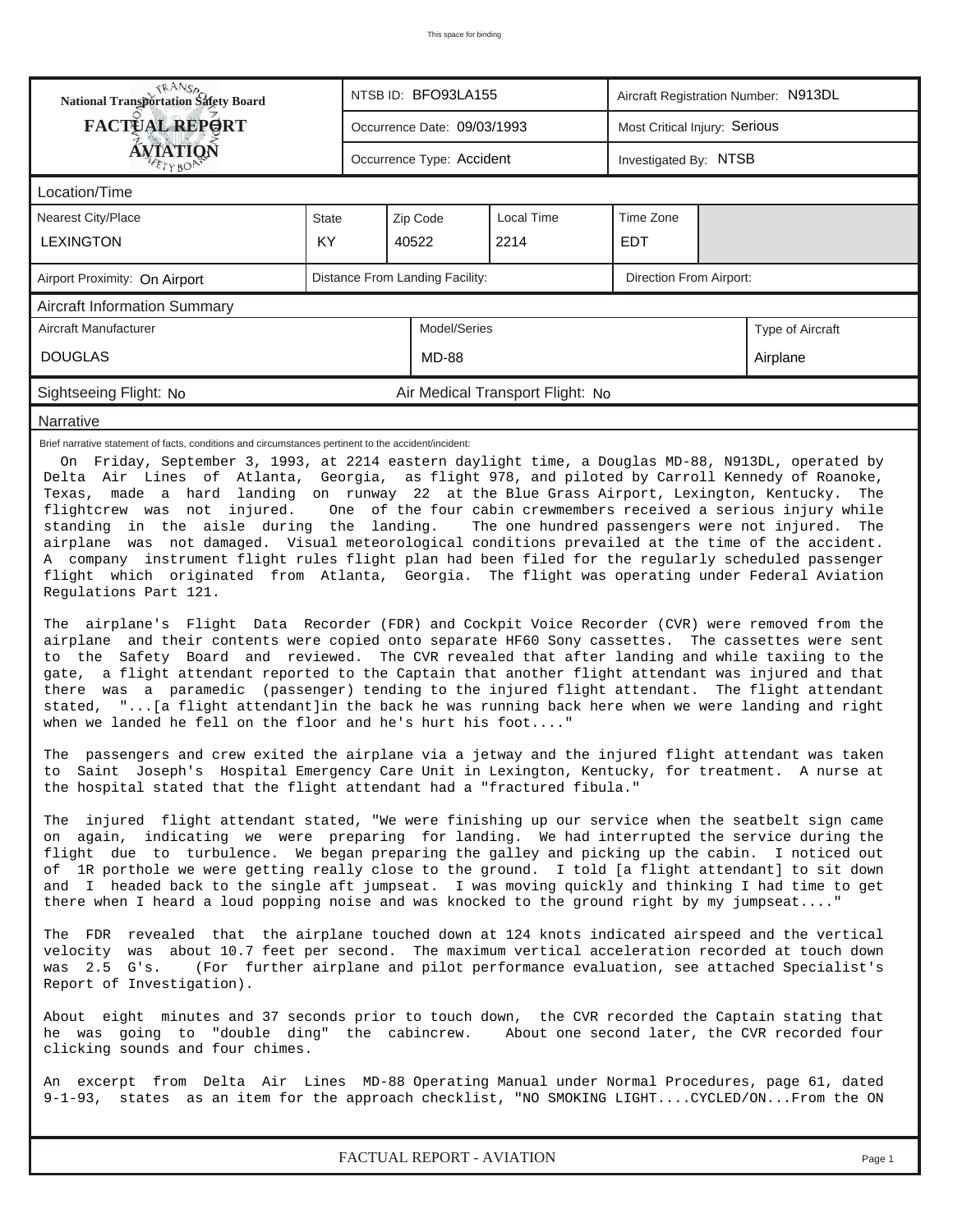| <b>National Transportation Safety Board</b> | NTSB ID: BFO93LA155         |  |
|---------------------------------------------|-----------------------------|--|
| <b>FACTUAL REPORT</b>                       | Occurrence Date: 09/03/1993 |  |
|                                             | Occurrence Type: Accident   |  |

## *Narrative (Continued)*

position, slowly cycle the NO SMOKING switch OFF to ON twice to produce a total of four chimes no later than 5 minutes prior to landing...No landing imminent PA will be made."

An excerpt from the Delta Air Lines In-Flight Service On-Board Manual , page 17, dated 4-28-93, states, "H. Landing eminent will be signaled by the Captain cycling the NO SMOKING sign twice. Upon the signal, the FAIC [Flight Attendant In Charge] will ensure the appropriate PA announcement is made.... I. Sit in assigned jumpseat for landing with seat belt and shoulder harness fastened...."

*FACTUAL REPORT - AVIATION Page 1a*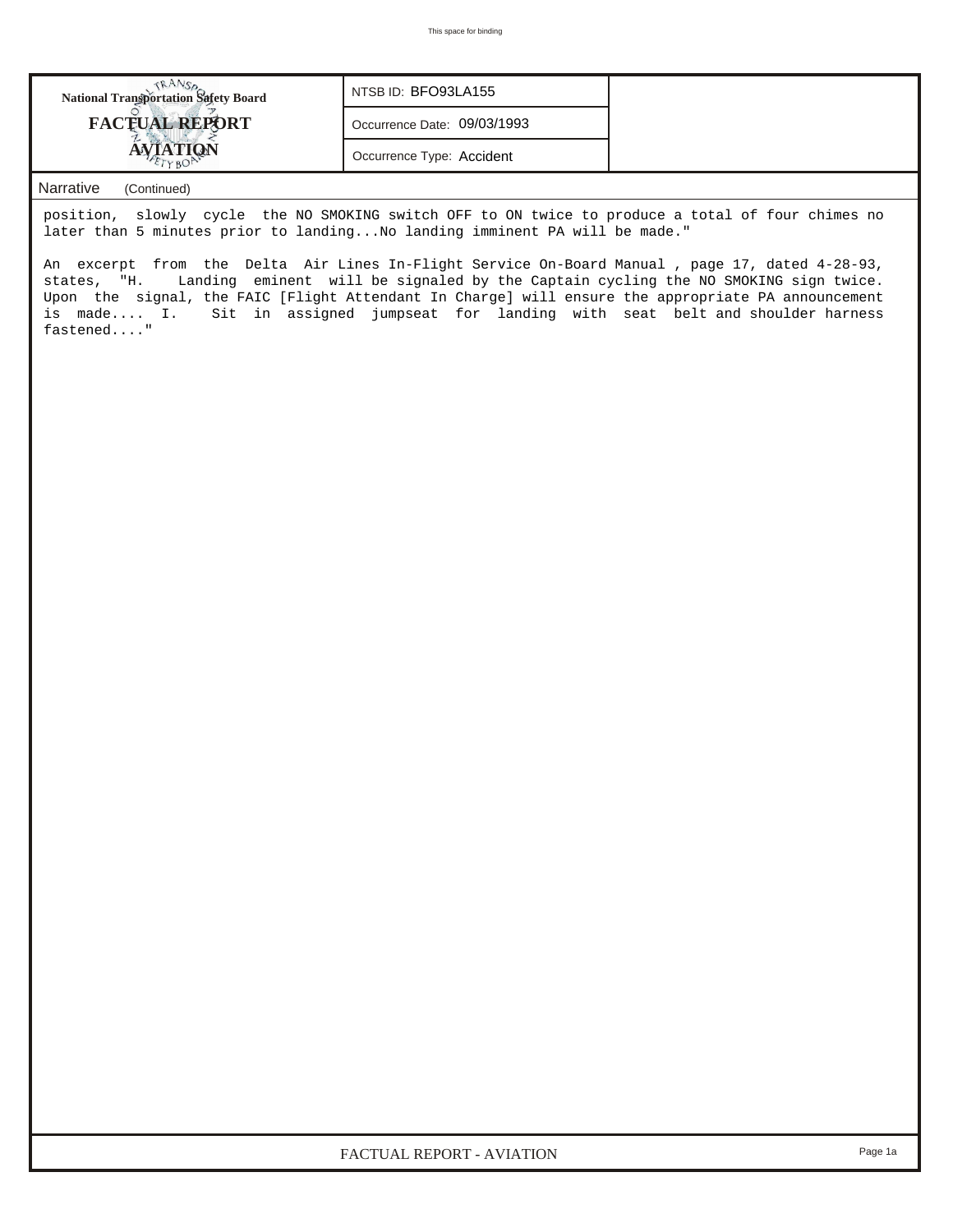| <b>National Transportation Safety Board</b>                             |                        | NTSB ID: BFO93LA155                                     |                                       |                       |  |                                                                                         |                                      |                    |                           |                      |  |  |  |
|-------------------------------------------------------------------------|------------------------|---------------------------------------------------------|---------------------------------------|-----------------------|--|-----------------------------------------------------------------------------------------|--------------------------------------|--------------------|---------------------------|----------------------|--|--|--|
| FACTUAL REPORT                                                          |                        | Occurrence Date: 09/03/1993                             |                                       |                       |  |                                                                                         |                                      |                    |                           |                      |  |  |  |
| <b>AVIATION</b>                                                         |                        | Occurrence Type: Accident                               |                                       |                       |  |                                                                                         |                                      |                    |                           |                      |  |  |  |
| Landing Facility/Approach Information                                   |                        |                                                         |                                       |                       |  |                                                                                         |                                      |                    |                           |                      |  |  |  |
| <b>Airport Name</b>                                                     |                        |                                                         |                                       |                       |  | Runway Width<br>Runway Used<br>Runway Length<br>Airport ID:<br><b>Airport Elevation</b> |                                      |                    |                           |                      |  |  |  |
| <b>BLUE GLASS AIRPORT</b>                                               | <b>LEX</b>             |                                                         |                                       | 980 Ft. MSL           |  | 22                                                                                      |                                      | 7002               |                           | 150                  |  |  |  |
| Runway Surface Type: Asphalt                                            |                        |                                                         |                                       |                       |  |                                                                                         |                                      |                    |                           |                      |  |  |  |
| Runway Surface Condition: Dry                                           |                        |                                                         |                                       |                       |  |                                                                                         |                                      |                    |                           |                      |  |  |  |
| Type Instrument Approach:                                               |                        |                                                         |                                       |                       |  |                                                                                         |                                      |                    |                           |                      |  |  |  |
| VFR Approach/Landing:                                                   |                        |                                                         |                                       |                       |  |                                                                                         |                                      |                    |                           |                      |  |  |  |
| Aircraft Information                                                    |                        |                                                         |                                       |                       |  |                                                                                         |                                      |                    |                           |                      |  |  |  |
| Aircraft Manufacturer<br><b>DOUGLAS</b>                                 |                        |                                                         | Model/Series<br><b>MD-88</b>          |                       |  |                                                                                         |                                      |                    | 49544                     | Serial Number        |  |  |  |
| Airworthiness Certificate(s): Transport                                 |                        |                                                         |                                       |                       |  |                                                                                         |                                      |                    |                           |                      |  |  |  |
| Landing Gear Type: Retractable - Tricycle                               |                        |                                                         |                                       |                       |  |                                                                                         |                                      |                    |                           |                      |  |  |  |
| Homebuilt Aircraft? No<br>Number of Seats: 149                          |                        |                                                         | Certified Max Gross Wt.<br>149500 LBS |                       |  |                                                                                         |                                      |                    |                           | Number of Engines: 2 |  |  |  |
| Engine Type:<br>Turbo Fan                                               |                        | Engine Manufacturer:<br>Model/Series:<br>P&W<br>JT8D219 |                                       |                       |  |                                                                                         |                                      |                    | Rated Power:<br>21000 LBS |                      |  |  |  |
| - Aircraft Inspection Information                                       |                        |                                                         |                                       |                       |  |                                                                                         |                                      |                    |                           |                      |  |  |  |
| Type of Last Inspection                                                 |                        | Date of Last Inspection<br>Time Since Last Inspection   |                                       |                       |  |                                                                                         |                                      |                    | Airframe Total Time       |                      |  |  |  |
| <b>Continuous Airworthiness</b>                                         |                        |                                                         | Hours<br>09/1993                      |                       |  |                                                                                         |                                      |                    |                           | 15686 Hours          |  |  |  |
| - Emergency Locator Transmitter (ELT) Information                       |                        |                                                         |                                       |                       |  |                                                                                         |                                      |                    |                           |                      |  |  |  |
| <b>ELT Operated?</b><br><b>ELT</b> Installed?                           |                        |                                                         |                                       |                       |  |                                                                                         | ELT Aided in Locating Accident Site? |                    |                           |                      |  |  |  |
| Owner/Operator Information                                              |                        |                                                         |                                       |                       |  |                                                                                         |                                      |                    |                           |                      |  |  |  |
| Registered Aircraft Owner                                               |                        |                                                         |                                       | <b>Street Address</b> |  |                                                                                         | HARTSFIELD ATLANTA INT'L             |                    |                           |                      |  |  |  |
| <b>DELTA AIR LINES</b>                                                  |                        | State<br>City                                           |                                       |                       |  |                                                                                         |                                      |                    |                           | Zip Code             |  |  |  |
|                                                                         |                        | <b>ATLANTA</b><br>30320<br>GA<br><b>Street Address</b>  |                                       |                       |  |                                                                                         |                                      |                    |                           |                      |  |  |  |
| Operator of Aircraft                                                    |                        |                                                         |                                       |                       |  |                                                                                         | Same as Reg'd Aircraft Owner         |                    |                           |                      |  |  |  |
| <b>DELTA AIR LINES</b>                                                  | City<br><b>ATLANTA</b> |                                                         |                                       |                       |  |                                                                                         |                                      | <b>State</b><br>GA | Zip Code<br>30320         |                      |  |  |  |
| <b>Operator Does Business As:</b>                                       |                        |                                                         |                                       |                       |  |                                                                                         | Operator Designator Code: DAL        |                    |                           |                      |  |  |  |
| - Type of U.S. Certificate(s) Held:                                     |                        |                                                         |                                       |                       |  |                                                                                         |                                      |                    |                           |                      |  |  |  |
| Air Carrier Operating Certificate(s): Flag Carrier/Domestic             |                        |                                                         |                                       |                       |  |                                                                                         |                                      |                    |                           |                      |  |  |  |
| Operating Certificate:                                                  |                        |                                                         |                                       | Operator Certificate: |  |                                                                                         |                                      |                    |                           |                      |  |  |  |
| Regulation Flight Conducted Under: Part 121: Air Carrier                |                        |                                                         |                                       |                       |  |                                                                                         |                                      |                    |                           |                      |  |  |  |
| Type of Flight Operation Conducted: Scheduled; Domestic; Passenger Only |                        |                                                         |                                       |                       |  |                                                                                         |                                      |                    |                           |                      |  |  |  |
| FACTUAL REPORT - AVIATION<br>Page 2                                     |                        |                                                         |                                       |                       |  |                                                                                         |                                      |                    |                           |                      |  |  |  |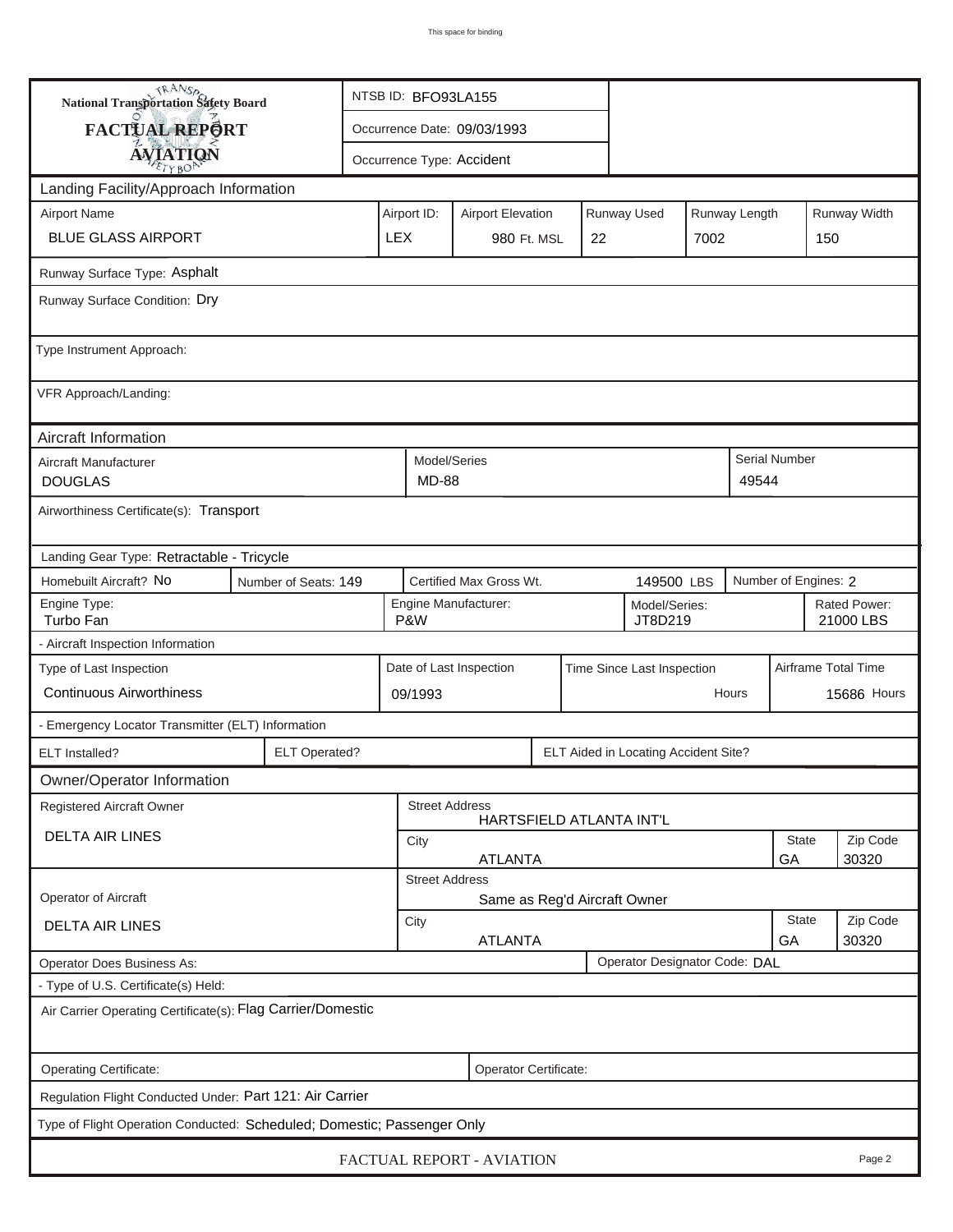|                                                                                                      | <b>National Transportation Safety Board</b><br>NTSB ID: BFO93LA155 |                |                        |                                                      |                             |         |                                    |        |                                        |      |            |                                    |                     |
|------------------------------------------------------------------------------------------------------|--------------------------------------------------------------------|----------------|------------------------|------------------------------------------------------|-----------------------------|---------|------------------------------------|--------|----------------------------------------|------|------------|------------------------------------|---------------------|
|                                                                                                      | FACTUAL REPORT                                                     |                |                        |                                                      | Occurrence Date: 09/03/1993 |         |                                    |        |                                        |      |            |                                    |                     |
|                                                                                                      | <b>AVIATION</b>                                                    |                |                        |                                                      | Occurrence Type: Accident   |         |                                    |        |                                        |      |            |                                    |                     |
|                                                                                                      |                                                                    |                |                        |                                                      |                             |         |                                    |        |                                        |      |            |                                    |                     |
| <b>First Pilot Information</b><br><b>State</b><br>Date of Birth                                      |                                                                    |                |                        |                                                      |                             |         |                                    |        |                                        |      |            |                                    |                     |
| Name                                                                                                 |                                                                    |                |                        |                                                      |                             | City    |                                    |        |                                        |      |            |                                    | Age                 |
| On File                                                                                              |                                                                    |                |                        |                                                      |                             | On File |                                    |        |                                        |      | On File    | On File                            | 46                  |
| Seat Occupied: Left<br>Principal Profession: Civilian Pilot<br>Certificate Number: On File<br>Sex: M |                                                                    |                |                        |                                                      |                             |         |                                    |        |                                        |      |            |                                    |                     |
| Airline Transport; Commercial<br>Certificate(s):                                                     |                                                                    |                |                        |                                                      |                             |         |                                    |        |                                        |      |            |                                    |                     |
| Airplane Rating(s):<br>Multi-engine Land                                                             |                                                                    |                |                        |                                                      |                             |         |                                    |        |                                        |      |            |                                    |                     |
|                                                                                                      | Rotorcraft/Glider/LTA: None                                        |                |                        |                                                      |                             |         |                                    |        |                                        |      |            |                                    |                     |
|                                                                                                      |                                                                    |                |                        |                                                      |                             |         |                                    |        |                                        |      |            |                                    |                     |
| Instrument Rating(s):<br>Airplane<br>Airplane Multi-engine<br>Instructor Rating(s):                  |                                                                    |                |                        |                                                      |                             |         |                                    |        |                                        |      |            |                                    |                     |
|                                                                                                      | Type Rating/Endorsement for Accident/Incident Aircraft? Yes        |                |                        |                                                      |                             |         |                                    |        | <b>Current Biennial Flight Review?</b> |      |            |                                    |                     |
|                                                                                                      | Medical Cert.: Class 1                                             |                |                        | Medical Cert. Status: Valid Medical--w/ waivers/lim. |                             |         |                                    |        |                                        |      |            | Date of Last Medical Exam: 05/1993 |                     |
|                                                                                                      |                                                                    |                |                        |                                                      |                             |         |                                    |        |                                        |      |            |                                    |                     |
| - Flight Time Matrix                                                                                 |                                                                    | All A/C        | This Make<br>and Model | Airplane<br>Single Engine                            | Airplane<br>Mult-Engine     | Night   |                                    | Actual | Instrument<br>Simulated                |      | Rotorcraft | Glider                             | Lighter<br>Than Air |
| <b>Total Time</b>                                                                                    |                                                                    | 8869           | 2740                   |                                                      |                             |         |                                    |        |                                        |      |            |                                    |                     |
|                                                                                                      | Pilot In Command(PIC)                                              |                |                        |                                                      |                             |         |                                    |        |                                        |      |            |                                    |                     |
| Instructor                                                                                           |                                                                    |                |                        |                                                      |                             |         |                                    |        |                                        |      |            |                                    |                     |
| Last 90 Days                                                                                         |                                                                    | 184            | 184                    |                                                      |                             |         |                                    |        |                                        |      |            |                                    |                     |
| Last 30 Days<br>Last 24 Hours                                                                        |                                                                    | $\overline{7}$ | $\overline{7}$         |                                                      |                             |         |                                    |        |                                        |      |            |                                    |                     |
|                                                                                                      | Seatbelt Used? Yes                                                 |                |                        | Shoulder Harness Used? Yes                           |                             |         |                                    |        | Toxicology Performed? No               |      |            | Second Pilot? Yes                  |                     |
|                                                                                                      |                                                                    |                |                        |                                                      |                             |         |                                    |        |                                        |      |            |                                    |                     |
|                                                                                                      | Flight Plan/Itinerary                                              |                |                        |                                                      |                             |         |                                    |        |                                        |      |            |                                    |                     |
|                                                                                                      | Type of Flight Plan Filed: IFR                                     |                |                        |                                                      |                             |         |                                    |        |                                        |      |            |                                    |                     |
| Departure Point                                                                                      |                                                                    |                |                        |                                                      |                             |         | <b>State</b>                       |        | Airport Identifier                     |      |            | Departure Time                     | Time Zone           |
|                                                                                                      |                                                                    |                |                        |                                                      |                             |         | GA                                 | ATL    |                                        | 2043 |            |                                    | <b>EDT</b>          |
| <b>ATLANTA</b>                                                                                       |                                                                    |                |                        |                                                      |                             |         |                                    |        |                                        |      |            |                                    |                     |
| Destination                                                                                          |                                                                    |                |                        |                                                      |                             |         | <b>State</b><br>Airport Identifier |        |                                        |      |            |                                    |                     |
|                                                                                                      | Same as Accident/Incident Location                                 |                |                        |                                                      |                             |         |                                    |        |                                        |      |            |                                    |                     |
| Type of Clearance: IFR                                                                               |                                                                    |                |                        |                                                      |                             |         |                                    |        |                                        |      |            |                                    |                     |
| Type of Airspace: Class D; Class E                                                                   |                                                                    |                |                        |                                                      |                             |         |                                    |        |                                        |      |            |                                    |                     |
| Weather Information                                                                                  |                                                                    |                |                        |                                                      |                             |         |                                    |        |                                        |      |            |                                    |                     |
| Source of Briefing:<br><b>Commercial Weather Service</b>                                             |                                                                    |                |                        |                                                      |                             |         |                                    |        |                                        |      |            |                                    |                     |
| Method of Briefing:                                                                                  |                                                                    |                |                        |                                                      |                             |         |                                    |        |                                        |      |            |                                    |                     |
| FACTUAL REPORT - AVIATION<br>Page 3                                                                  |                                                                    |                |                        |                                                      |                             |         |                                    |        |                                        |      |            |                                    |                     |

ı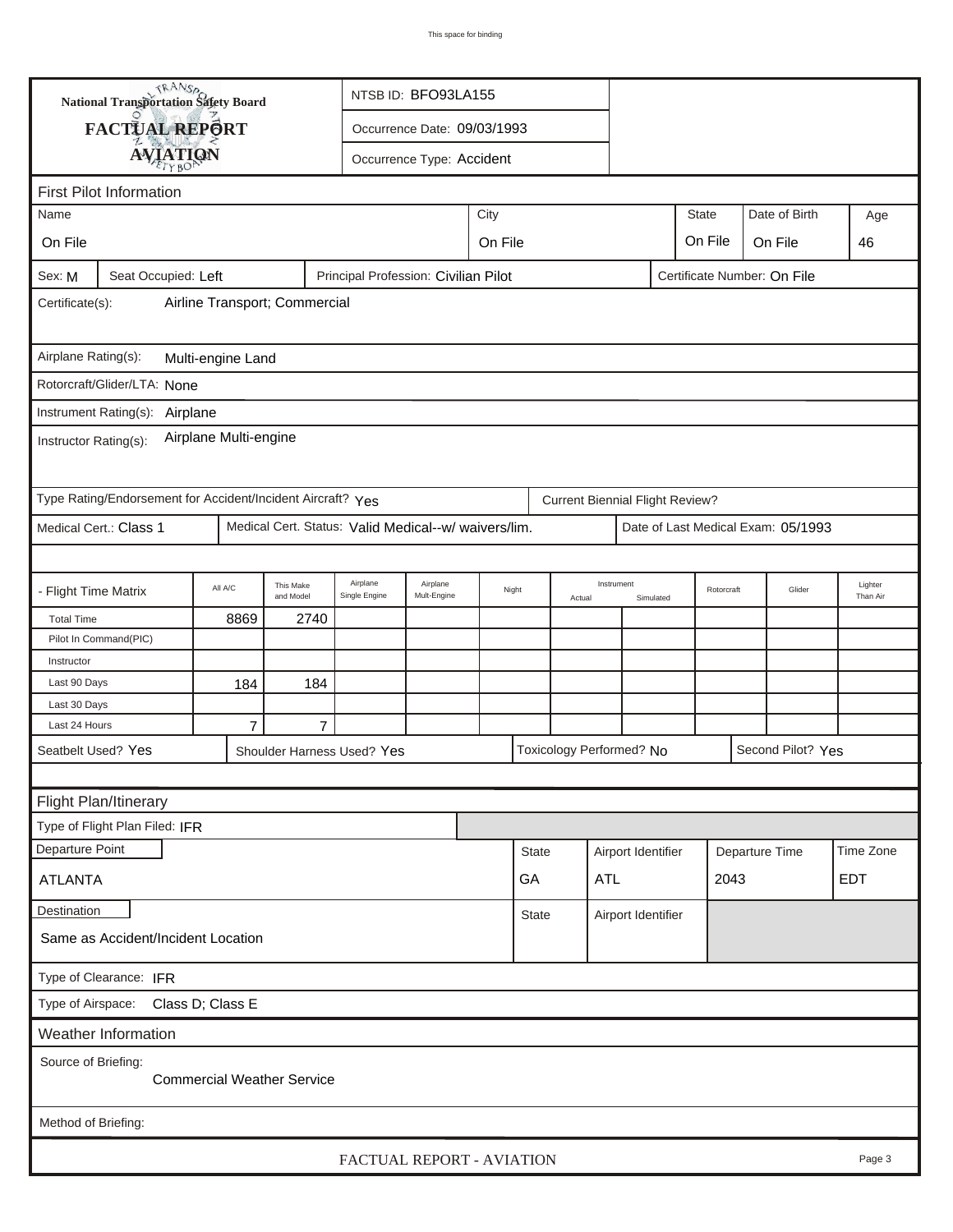|                        | <b>National Transportation Safety Board</b> |                  |         | NTSB ID: BFO93LA155         |           |                     |                                     |   |                                                       |                                |                              |  |  |
|------------------------|---------------------------------------------|------------------|---------|-----------------------------|-----------|---------------------|-------------------------------------|---|-------------------------------------------------------|--------------------------------|------------------------------|--|--|
|                        | FACTUAL REPORT                              |                  |         | Occurrence Date: 09/03/1993 |           |                     |                                     |   |                                                       |                                |                              |  |  |
|                        | <b>AVIATION</b>                             |                  |         | Occurrence Type: Accident   |           |                     |                                     |   |                                                       |                                |                              |  |  |
|                        | Weather Information                         |                  |         |                             |           |                     |                                     |   |                                                       |                                |                              |  |  |
| WOF ID                 | <b>Observation Time</b>                     | Time Zone        |         | <b>WOF Elevation</b>        |           |                     | WOF Distance From Accident Site     |   |                                                       |                                | Direction From Accident Site |  |  |
|                        |                                             |                  |         |                             |           |                     |                                     |   |                                                       |                                |                              |  |  |
| LE.                    | 2208                                        | <b>EDT</b>       |         | 980 Ft. MSL                 |           |                     |                                     |   | <b>1 NM</b>                                           | 1 Deg. Mag.                    |                              |  |  |
|                        | Sky/Lowest Cloud Condition: Scattered       |                  |         |                             |           |                     | 3200 Ft. AGL                        |   |                                                       | Condition of Light: Night/Dark |                              |  |  |
|                        | Lowest Ceiling: Broken                      |                  |         | 6000 Ft. AGL                |           | Visibility:         |                                     | 5 | <b>SM</b>                                             | "Hg<br>Altimeter:              |                              |  |  |
| Temperature:           | 21 $^{\circ}$ C                             | Dew Point:       |         | $20^{\circ}$ C              |           | Wind Direction: 280 |                                     |   |                                                       | Ft.                            |                              |  |  |
| Wind Speed: 5          |                                             | Gusts:           |         |                             |           |                     |                                     |   | Weather Condtions at Accident Site: Visual Conditions |                                |                              |  |  |
| Visibility (RVR):      | 0<br>Ft.                                    | Visibility (RVV) |         | $\mathbf 0$                 | <b>SM</b> |                     | Intensity of Precipitation: Unknown |   |                                                       |                                |                              |  |  |
|                        | Restrictions to Visibility:                 |                  |         |                             |           |                     |                                     |   |                                                       |                                |                              |  |  |
|                        |                                             |                  |         |                             |           |                     |                                     |   |                                                       |                                |                              |  |  |
| Type of Precipitation: | None                                        |                  |         |                             |           |                     |                                     |   |                                                       |                                |                              |  |  |
|                        |                                             |                  |         |                             |           |                     |                                     |   |                                                       |                                |                              |  |  |
|                        | <b>Accident Information</b>                 |                  |         |                             |           |                     |                                     |   |                                                       |                                |                              |  |  |
|                        | Aircraft Damage: None                       |                  |         | Aircraft Fire: None         |           |                     |                                     |   | Aircraft Explosion None                               |                                |                              |  |  |
|                        | Classification: U.S. Registered/U.S. Soil   |                  |         |                             |           |                     |                                     |   |                                                       |                                |                              |  |  |
|                        | - Injury Summary Matrix                     | Fatal            | Serious | Minor                       |           | None                | <b>TOTAL</b>                        |   |                                                       |                                |                              |  |  |
| <b>First Pilot</b>     |                                             |                  |         |                             |           | 1                   |                                     |   |                                                       |                                |                              |  |  |
| Second Pilot           |                                             |                  |         |                             |           | $\mathbf{1}$        |                                     |   |                                                       |                                |                              |  |  |
| <b>Student Pilot</b>   |                                             |                  |         |                             |           |                     |                                     |   |                                                       |                                |                              |  |  |
|                        | Flight Instructor                           |                  |         |                             |           |                     |                                     |   |                                                       |                                |                              |  |  |
| <b>Check Pilot</b>     |                                             |                  |         |                             |           |                     |                                     |   |                                                       |                                |                              |  |  |
|                        | <b>Flight Engineer</b>                      |                  |         |                             |           |                     |                                     |   |                                                       |                                |                              |  |  |
|                        | Cabin Attendants                            |                  | 1       |                             |           | 31                  | 4                                   |   |                                                       |                                |                              |  |  |
| Other Crew             |                                             |                  |         |                             |           |                     |                                     |   |                                                       |                                |                              |  |  |
| Passengers             |                                             |                  |         |                             |           | 100                 | 100                                 |   |                                                       |                                |                              |  |  |
| - TOTAL ABOARD -       |                                             |                  | 1       |                             |           | 105                 | 106                                 |   |                                                       |                                |                              |  |  |
| Other Ground           |                                             | 0                | 0       |                             | 0         |                     | 0                                   |   |                                                       |                                |                              |  |  |
|                        | - GRAND TOTAL -                             | 0                | 1       |                             | 0         | 105                 | 106                                 |   |                                                       |                                |                              |  |  |
|                        |                                             |                  |         |                             |           |                     |                                     |   |                                                       |                                |                              |  |  |
|                        | FACTUAL REPORT - AVIATION<br>Page 4         |                  |         |                             |           |                     |                                     |   |                                                       |                                |                              |  |  |